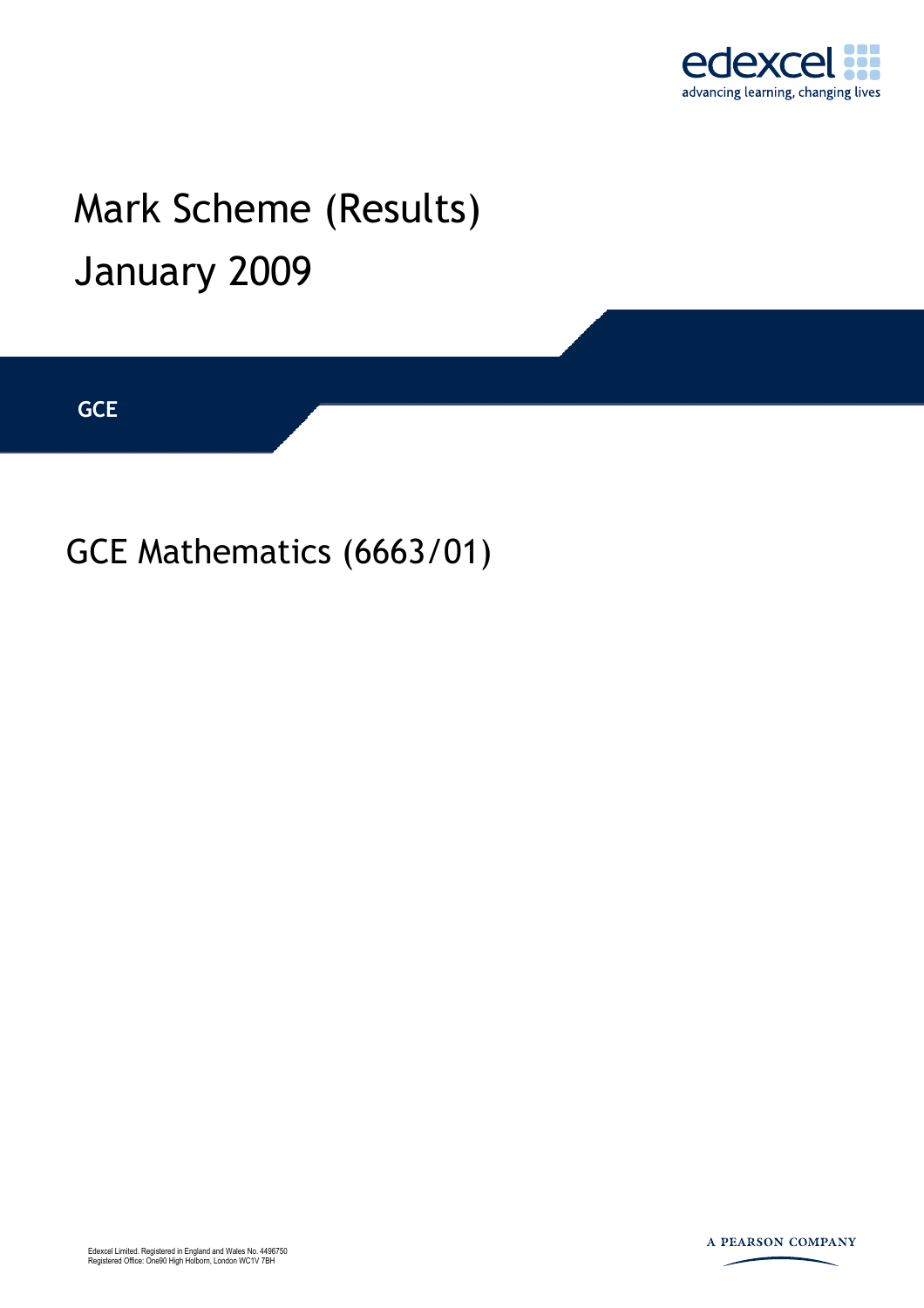## **January 2009 6663 Core Mathematics C1 Mark Scheme**

| Question<br>Number |     | Scheme                                                                                                                                                     | Marks          |            |
|--------------------|-----|------------------------------------------------------------------------------------------------------------------------------------------------------------|----------------|------------|
| $\mathbf 1$        | (a) | 5<br>$(\pm 5$ is B0)                                                                                                                                       | <b>B1</b>      | (1)        |
|                    | (b) | $rac{1}{(\text{their } 5)^2}$ or $\left(\frac{1}{\text{their } 5}\right)^2$                                                                                | M <sub>1</sub> |            |
|                    |     | $=\frac{1}{25}$ or 0.04 $(\pm \frac{1}{25} \text{ is A0})$                                                                                                 | A <sub>1</sub> | (2)<br>[3] |
|                    | (b) | M1<br>follow through their value of 5. Must have reciprocal and square.                                                                                    |                |            |
|                    |     | $5^{-2}$ is <u>not</u> sufficient to score this mark, unless $\frac{1}{5^2}$ follows this.                                                                 |                |            |
|                    |     | A negative introduced at any stage can score the M1 but not the A1,<br>e.g. $125^{-\frac{2}{3}} = \left(-\frac{1}{5}\right)^2 = \frac{1}{25}$ scores M1 A0 |                |            |
|                    |     | $125^{-\frac{2}{3}} = -\left(\frac{1}{5}\right)^2 = -\frac{1}{25}$ scores M1 A0.                                                                           |                |            |
|                    |     | Correct answer with no working scores both marks.                                                                                                          |                |            |
|                    |     | M1 (reciprocal and the correct number squared)<br>Alternative: $\frac{1}{\sqrt[3]{125^2}}$ or $\frac{1}{(125^2)^{\frac{1}{3}}}$                            |                |            |
|                    |     | $\left(=\frac{1}{\sqrt[3]{15625}}\right)$                                                                                                                  |                |            |
|                    |     | $=\frac{1}{25}$<br>A1                                                                                                                                      |                |            |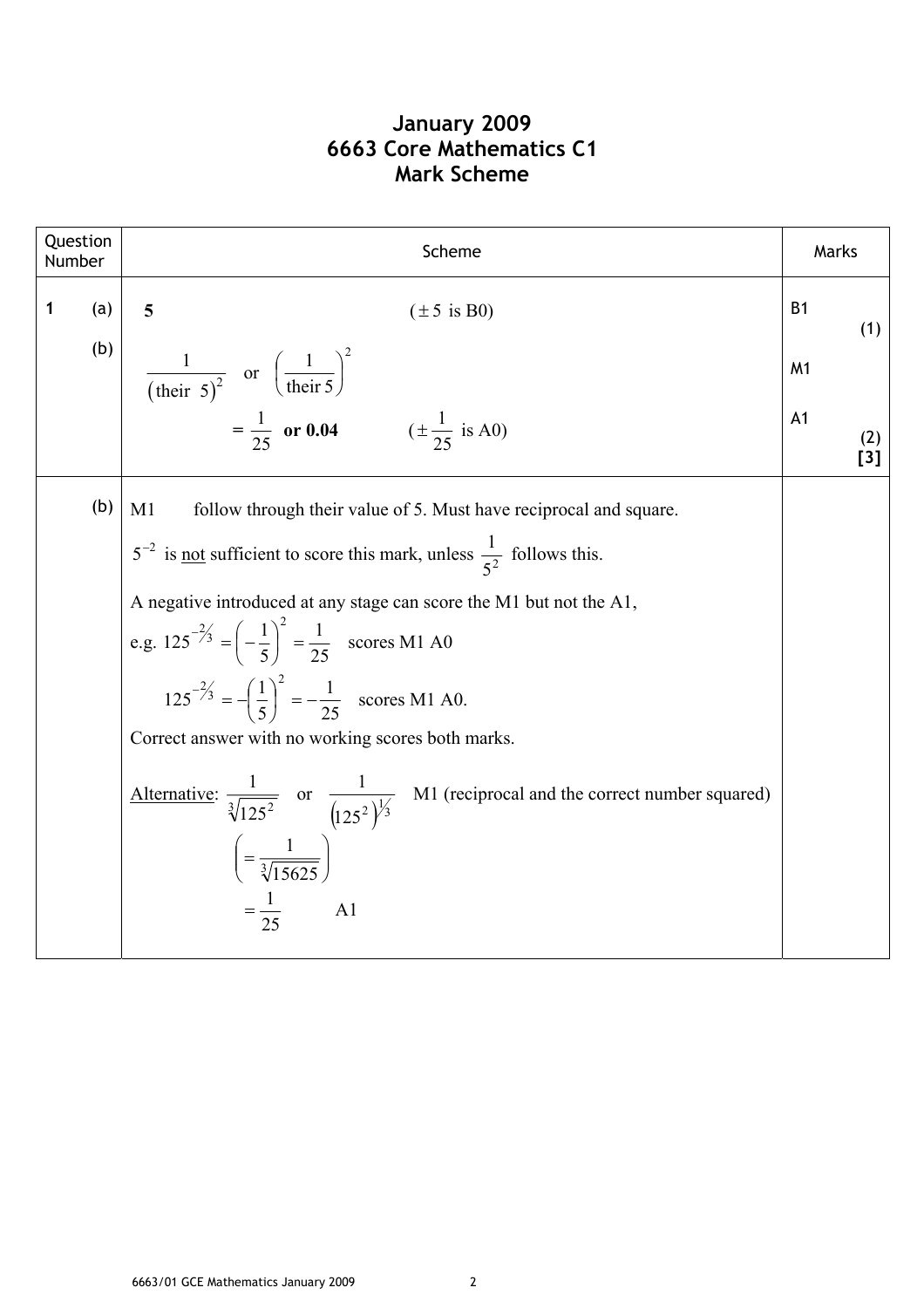| Question<br>Number | Scheme                                                                                                                                                                                                                                                                                                                                                                                                                                                                                                                                                                                                                                                                                                                                                                                                                                                                                                                                                                                                                | Marks                             |
|--------------------|-----------------------------------------------------------------------------------------------------------------------------------------------------------------------------------------------------------------------------------------------------------------------------------------------------------------------------------------------------------------------------------------------------------------------------------------------------------------------------------------------------------------------------------------------------------------------------------------------------------------------------------------------------------------------------------------------------------------------------------------------------------------------------------------------------------------------------------------------------------------------------------------------------------------------------------------------------------------------------------------------------------------------|-----------------------------------|
| $\mathbf{2}$       | $(I = \frac{12}{6}x^6 - \frac{8}{4}x^4 + 3x + c$<br>$= 2x^6 - 2x^4 + 3x + c$                                                                                                                                                                                                                                                                                                                                                                                                                                                                                                                                                                                                                                                                                                                                                                                                                                                                                                                                          | M <sub>1</sub><br>A1A1A1<br>$[4]$ |
|                    | for an attempt to integrate $x^n \rightarrow x^{n+1}$<br>M1<br>(i.e. $ax^6$ or $ax^4$ or $ax$ , where a is any non-zero constant).<br>Also, this M mark can be scored for just the + $c$ (seen at some stage), even if no other<br>terms are correct.<br>$1st$ A1 for $2x6$<br>$2^{nd}$ A1 for $-2x^4$<br>$3^{rd}$ A1 for $3x + c$ (or $3x + k$ , etc., any appropriate letter can be used as the constant)<br>Allow $3x^1 + c$ , but <u>not</u> $\frac{3x^1}{1} + c$ .<br>Note that the A marks can be awarded at separate stages, e.g.<br>$\frac{12}{6}x^6 - 2x^4 + 3x$ scores 2 <sup>nd</sup> A1<br>$\frac{12}{6}x^6 - 2x^4 + 3x + c$ scores 3 <sup>rd</sup> A1<br>$2x^6 - 2x^4 + 3x$ scores 1 <sup>st</sup> A1 (even though the <i>c</i> has now been lost).<br>Remember that all the A marks are dependent on the M mark.<br>If applicable, is w (ignore subsequent working) after a correct answer is seen.<br>Ignore wrong notation if the intention is clear, e.g. Answer $\int 2x^6 - 2x^4 + 3x + c \, dx$ . |                                   |
|                    |                                                                                                                                                                                                                                                                                                                                                                                                                                                                                                                                                                                                                                                                                                                                                                                                                                                                                                                                                                                                                       |                                   |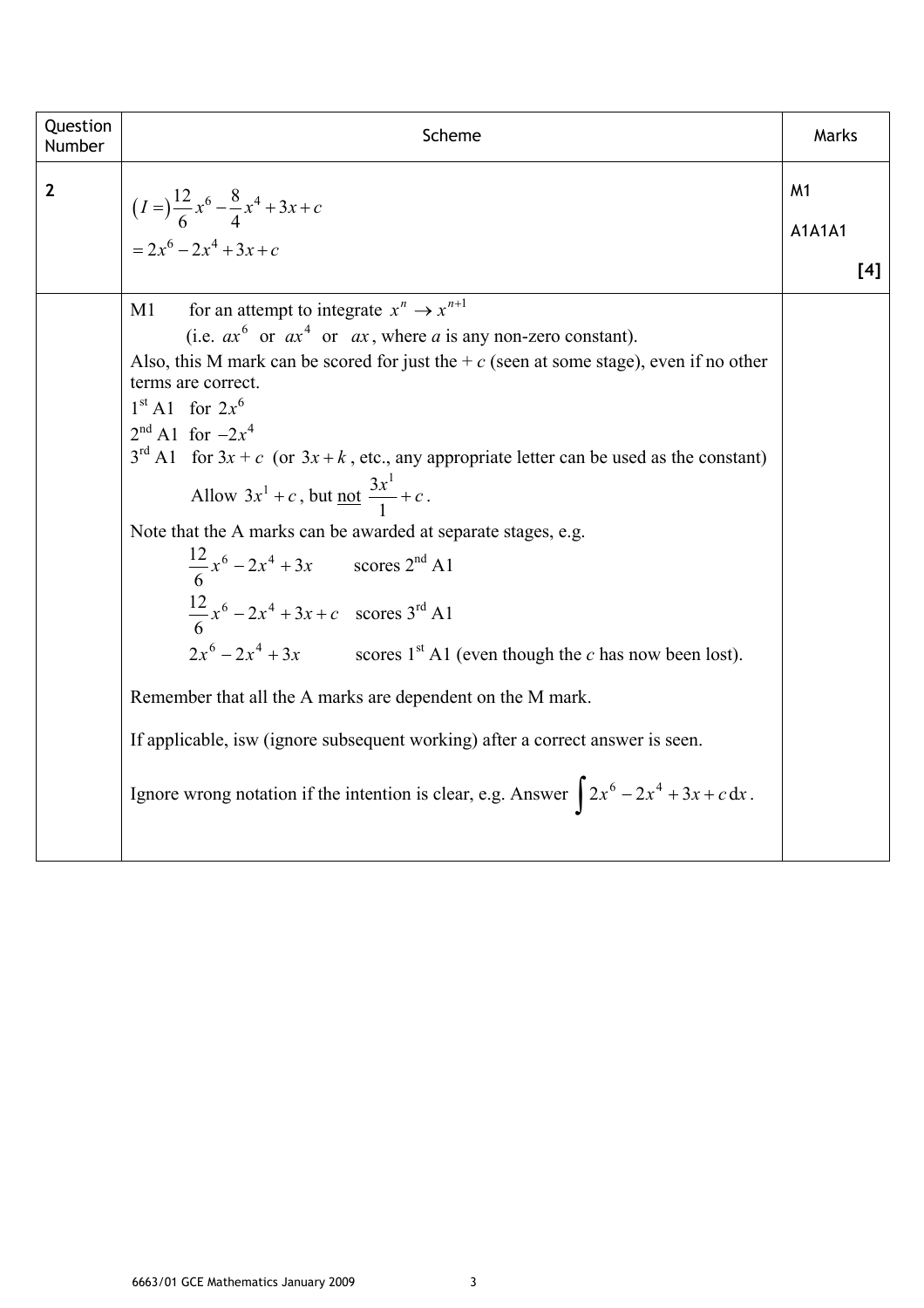| Question<br>Number | Scheme                                                                                                                                                                                                                                                                                                                                                                                                                                                                                                                                                                                                                                                                                                                                                                                                                                                                                       | Marks                                   |
|--------------------|----------------------------------------------------------------------------------------------------------------------------------------------------------------------------------------------------------------------------------------------------------------------------------------------------------------------------------------------------------------------------------------------------------------------------------------------------------------------------------------------------------------------------------------------------------------------------------------------------------------------------------------------------------------------------------------------------------------------------------------------------------------------------------------------------------------------------------------------------------------------------------------------|-----------------------------------------|
| 3                  | $\sqrt{7}^2 + 2\sqrt{7} - 2\sqrt{7} - 2^2$ , or 7 – 4 or an exact equivalent such as $\sqrt{49} - 2^2$<br>$= 3$                                                                                                                                                                                                                                                                                                                                                                                                                                                                                                                                                                                                                                                                                                                                                                              | M <sub>1</sub><br>A <sub>1</sub><br>[2] |
|                    | for an expanded expression. At worst, there can be one wrong term and<br>M1<br><u>one wrong sign</u> , or <u>two wrong signs</u> .<br>e .g. $7 + 2\sqrt{7} - 2\sqrt{7} - 2$ is M1 (one wrong term $-2$ )<br>$7 + 2\sqrt{7} + 2\sqrt{7} + 4$ is M1 (two wrong signs + $2\sqrt{7}$ and +4)<br>$7+2\sqrt{7}+2\sqrt{7}+2$ is M1 (one wrong term + 2, one wrong sign + $2\sqrt{7}$ )<br>$\sqrt{7} + 2\sqrt{7} - 2\sqrt{7} + 4$ is M1 (one wrong term $\sqrt{7}$ , one wrong sign+4)<br>$\sqrt{7} + 2\sqrt{7} - 2\sqrt{7} - 2$ is M0 (two wrong terms $\sqrt{7}$ and $-2$ )<br>$7 + \sqrt{14} - \sqrt{14} - 4$ is M0 (two wrong terms $\sqrt{14}$ and $-\sqrt{14}$ )<br>If only 2 terms are given, they must be correct, i.e. $(7 – 4)$ or an equivalent<br>unsimplified version to score M1.<br>The terms can be seen separately for the M1.<br>Correct answer with no working scores both marks. |                                         |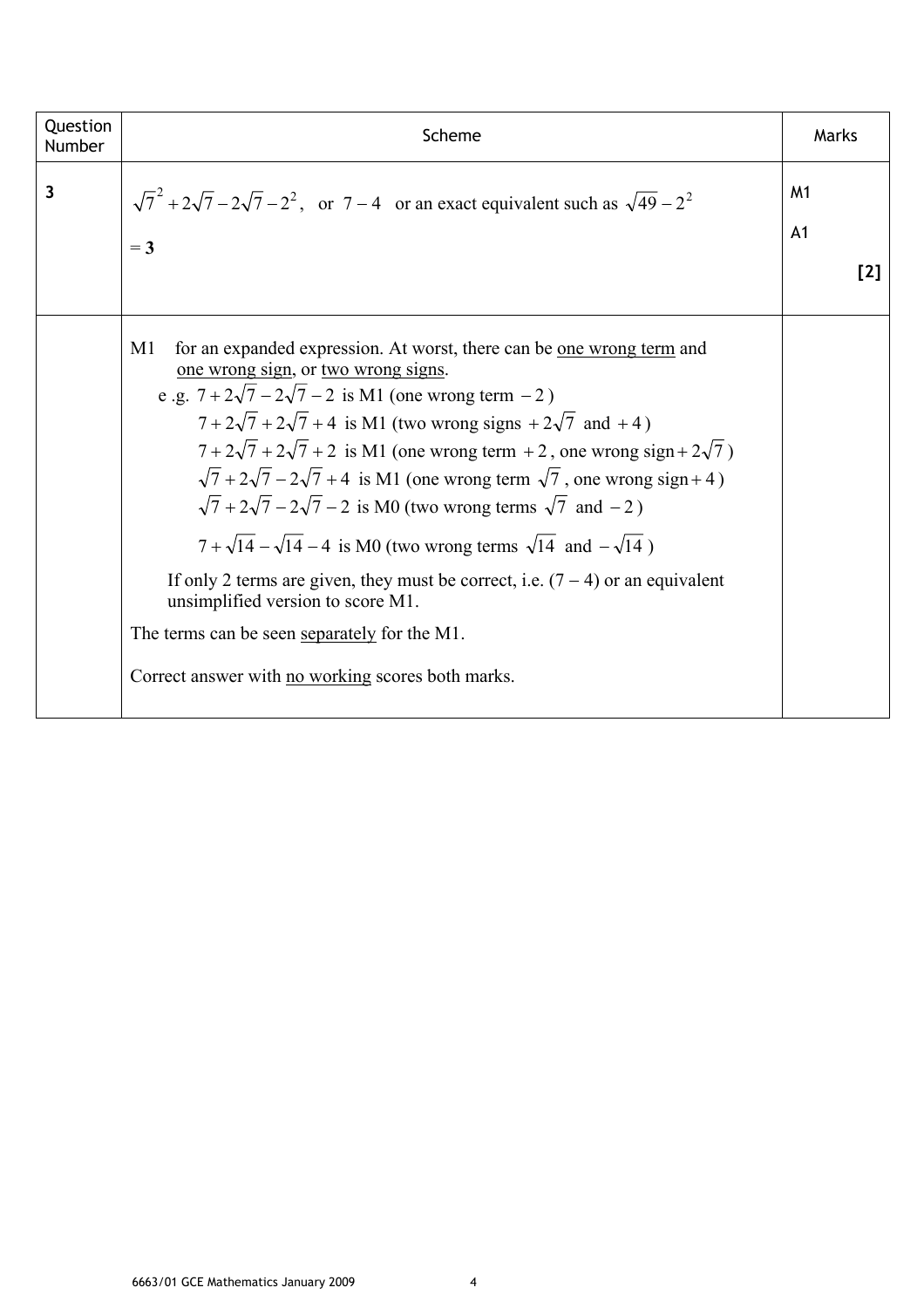| Question<br>Number | Scheme                                                                                                                                                                                                                                                                                                                                                                                                                                                                                                                                                                                                                                                                                                                                                                                 | Marks                   |     |
|--------------------|----------------------------------------------------------------------------------------------------------------------------------------------------------------------------------------------------------------------------------------------------------------------------------------------------------------------------------------------------------------------------------------------------------------------------------------------------------------------------------------------------------------------------------------------------------------------------------------------------------------------------------------------------------------------------------------------------------------------------------------------------------------------------------------|-------------------------|-----|
| $\boldsymbol{4}$   | $(f(x)) = \frac{3x^3}{3} - \frac{3x^{\frac{3}{2}}}{\frac{3}{2}} - 7x(+c)$<br>= $x^3-2x^{\frac{3}{2}}-7x$ (+c)                                                                                                                                                                                                                                                                                                                                                                                                                                                                                                                                                                                                                                                                          | M <sub>1</sub><br>A1A1  |     |
|                    | $f(4) = 22 \implies 22 = 64 - 16 - 28 + c$<br>$c=2$                                                                                                                                                                                                                                                                                                                                                                                                                                                                                                                                                                                                                                                                                                                                    | M <sub>1</sub><br>A1cso | (5) |
|                    |                                                                                                                                                                                                                                                                                                                                                                                                                                                                                                                                                                                                                                                                                                                                                                                        |                         | [5] |
|                    | for an attempt to integrate ( $x^3$ or $x^{\frac{3}{2}}$ seen). The x term is insufficient for<br>$1^{\rm st}$ M1<br>this mark and similarly the $+ c$ is insufficient.<br>1 <sup>st</sup> A1 for $\frac{3}{3}x^3$ or $-\frac{3x^{\frac{3}{2}}}{\frac{3}{2}}$ (An unsimplified or simplified correct form)<br>$2nd$ A1 for all three x terms correct and simplified (the simplification may be<br>seen later). The + $c$ is not required for this mark.<br>Allow $-7x^1$ , but <u>not</u> $-\frac{7x^1}{1}$ .<br>2 <sup>nd</sup> M1<br>for an attempt to use $x = 4$ and $y = 22$ in a changed function (even if<br>differentiated) to form an equation in $c$ .<br>$3^{\text{rd}}$ A1<br>for $c = 2$ with no earlier incorrect work (a final expression for f(x) is not<br>required). |                         |     |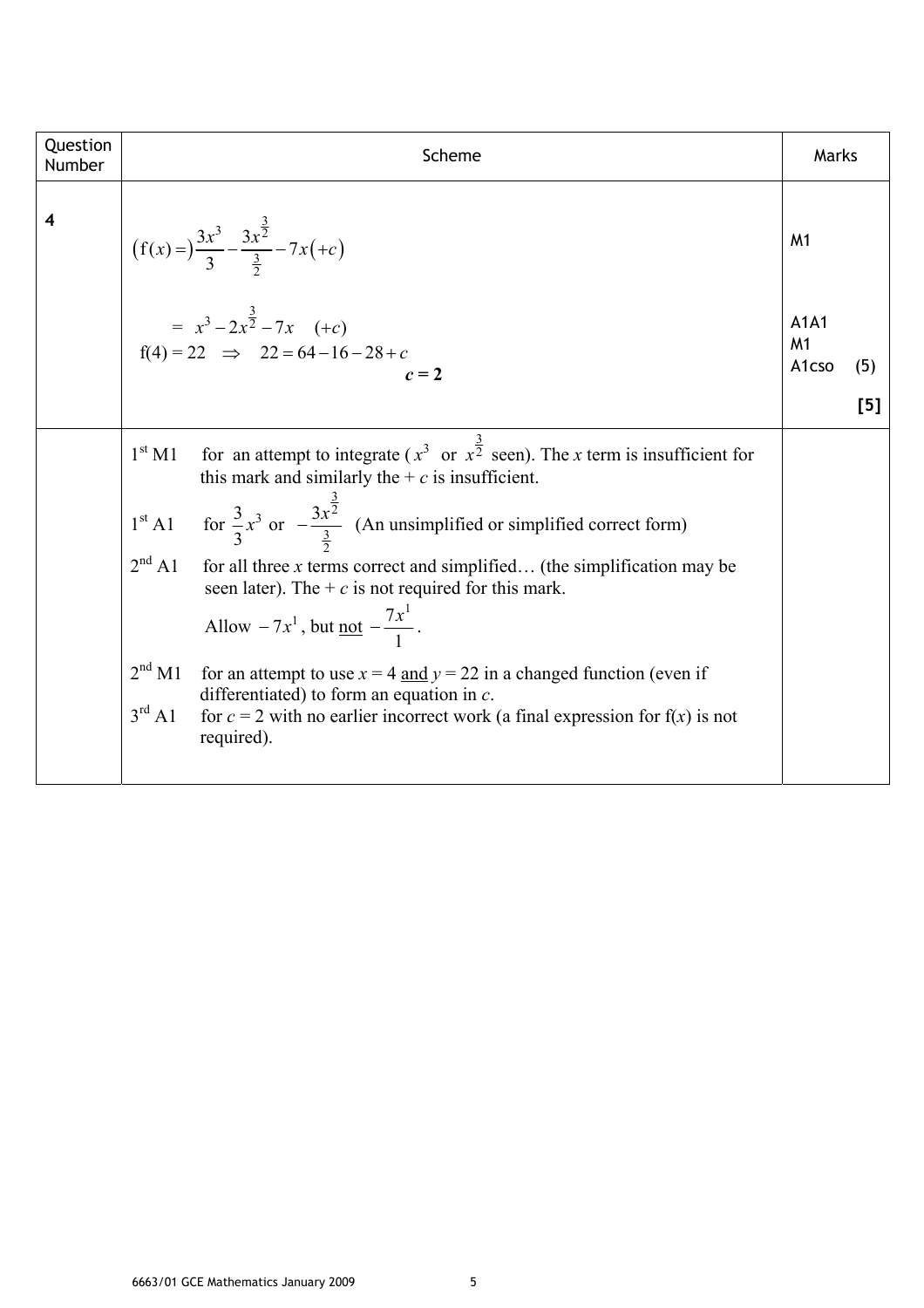| Question<br>Number | Scheme                                                                                                                                                                                                                                                                                                                                                                                                                                                                                                                                                                                                                                                                                                                                                                                                                                                                                                                                                                                                                                                    | Marks                                                    |
|--------------------|-----------------------------------------------------------------------------------------------------------------------------------------------------------------------------------------------------------------------------------------------------------------------------------------------------------------------------------------------------------------------------------------------------------------------------------------------------------------------------------------------------------------------------------------------------------------------------------------------------------------------------------------------------------------------------------------------------------------------------------------------------------------------------------------------------------------------------------------------------------------------------------------------------------------------------------------------------------------------------------------------------------------------------------------------------------|----------------------------------------------------------|
| 5<br>(a)           | Shape $\sim$ , touching the x-axis at its<br>maximum.<br>Through $(0,0)$ & $-3$ marked on x-axis,<br>-3<br>or $(-3,0)$ seen.<br>Allow $(0, -3)$ if marked on the <i>x</i> -axis.<br>Marked in the correct place, but 3, is A0.<br>$(-1,-1)$<br>Min at $(-1,-1)$                                                                                                                                                                                                                                                                                                                                                                                                                                                                                                                                                                                                                                                                                                                                                                                           | M <sub>1</sub><br>A <sub>1</sub><br>A <sub>1</sub>       |
| (b)                | Correct shape $\setminus \wedge$<br>(top left - bottom right)<br>Through $-3$ and max at $(0, 0)$ .<br>Marked in the correct place, but 3, is B0.<br>-3<br>Min at $(-2,-1)$<br>$(-2,-1)$                                                                                                                                                                                                                                                                                                                                                                                                                                                                                                                                                                                                                                                                                                                                                                                                                                                                  | (3)<br><b>B1</b><br><b>B1</b><br><b>B1</b><br>(3)<br>[6] |
| (a)                | M1 as described above. Be generous, even when the curve seems to be composed of<br>straight line segments, but there must be a discernible 'curve' at the max. and min.<br>$1^{\rm st}$ A1<br>for curve passing through $-3$ and the origin. Max at $(-3,0)$<br>$2^{nd}$ A1 for minimum at $(-1,-1)$ . Can simply be indicated on sketch.                                                                                                                                                                                                                                                                                                                                                                                                                                                                                                                                                                                                                                                                                                                 |                                                          |
|                    | (b) $1^{st}$ B1 for the correct shape. A negative cubic passing from top left to bottom right.<br>Shape: Be generous, even when the curve seems to be composed of straight<br>line segments, but there must be a discernible 'curve' at the max. and min.<br>$2nd B1$ for curve passing through (-3,0) having a max at (0, 0) and no other max.<br>$3^{\text{rd}}$ B1<br>for minimum at $(-2, -1)$ and no other minimum.<br>If in correct quadrant but labelled, e.g. $(-2,1)$ , this is B0.<br>In each part the $(0, 0)$ does not need to be written to score the second mark having<br>the curve pass through the origin is sufficient.<br>The last mark (for the minimum) in each part is dependent on a sketch being<br>attempted, and the sketch must show the minimum in approximately the correct place<br>(not, for example, $(-2, -1)$ ) marked in the wrong quadrant).<br>The mark for the minimum is not given for the coordinates just marked on the axes<br>unless these are clearly linked to the minimum by vertical and horizontal lines. |                                                          |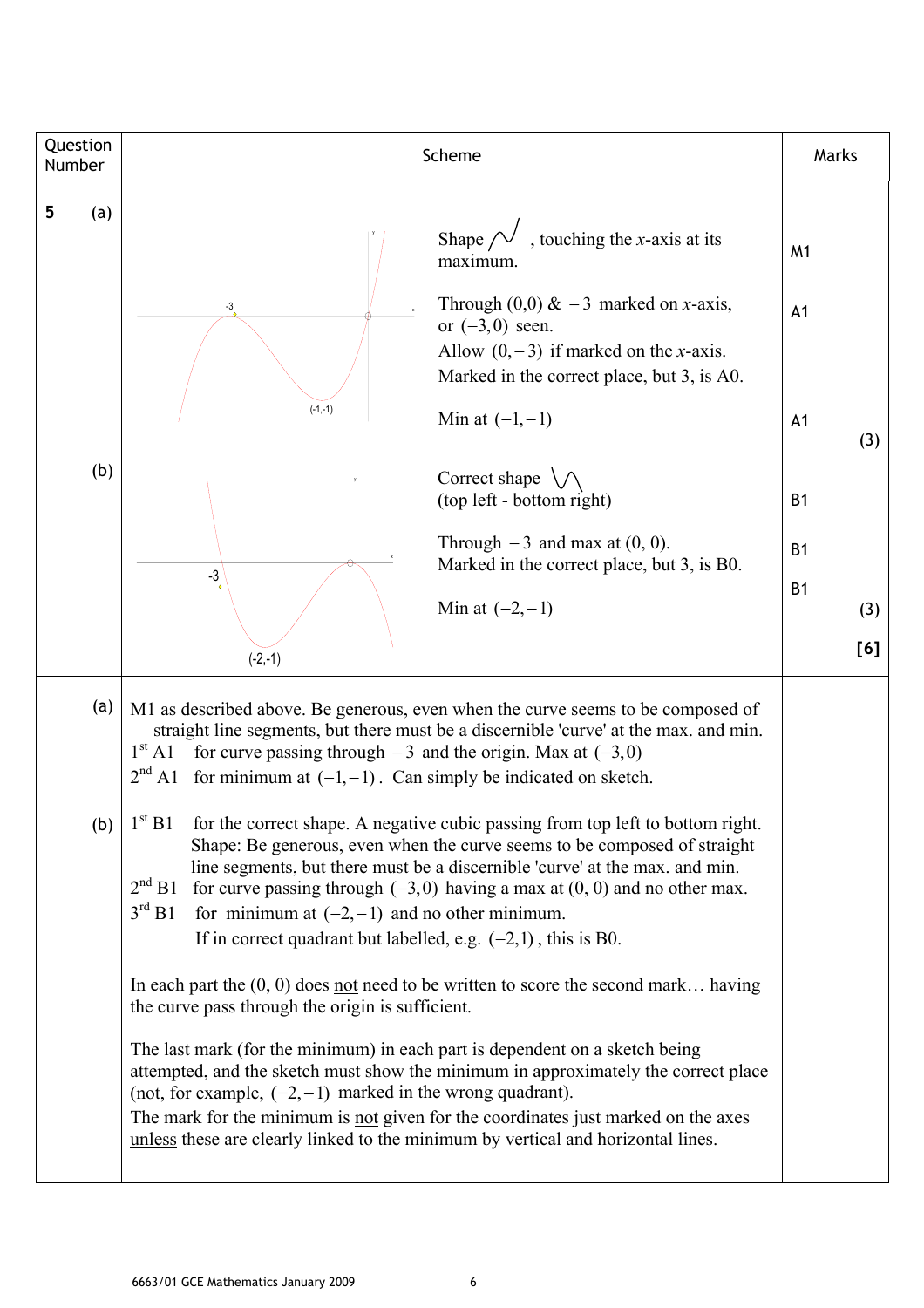| Question<br>Number | Scheme                                                                                                                                                                                                                                                                                                                                                                                                                                                                                                                                                                                                                                                                                                                                                                                                                                                                                                                                                                                                                                                                                                                                                                                                                           | Marks                              |
|--------------------|----------------------------------------------------------------------------------------------------------------------------------------------------------------------------------------------------------------------------------------------------------------------------------------------------------------------------------------------------------------------------------------------------------------------------------------------------------------------------------------------------------------------------------------------------------------------------------------------------------------------------------------------------------------------------------------------------------------------------------------------------------------------------------------------------------------------------------------------------------------------------------------------------------------------------------------------------------------------------------------------------------------------------------------------------------------------------------------------------------------------------------------------------------------------------------------------------------------------------------|------------------------------------|
| 6                  |                                                                                                                                                                                                                                                                                                                                                                                                                                                                                                                                                                                                                                                                                                                                                                                                                                                                                                                                                                                                                                                                                                                                                                                                                                  | <b>B1</b>                          |
|                    | (a) $2x^{\frac{3}{2}}$ or $p = \frac{3}{2}$ (Not $2x\sqrt{x}$ )<br>$\begin{pmatrix} -x & or & -x^1 & or & q = 1 \\ \frac{dy}{dx} = \frac{3}{2} & 20x^3 + 2 \times \frac{3}{2}x^{\frac{1}{2}} - 1 \\ = \frac{20x^3 + 3x^{\frac{1}{2}} - 1}{2x^{\frac{3}{2}} - 1} \end{pmatrix}$                                                                                                                                                                                                                                                                                                                                                                                                                                                                                                                                                                                                                                                                                                                                                                                                                                                                                                                                                   | <b>B1</b><br>(2)<br>M <sub>1</sub> |
|                    |                                                                                                                                                                                                                                                                                                                                                                                                                                                                                                                                                                                                                                                                                                                                                                                                                                                                                                                                                                                                                                                                                                                                                                                                                                  | A1A1ftA1ft<br>(4)<br>[6]           |
| (a)                | $1st B1$ for $p = 1.5$ or exact equivalent<br>$2^{nd} B1$ for $q = 1$                                                                                                                                                                                                                                                                                                                                                                                                                                                                                                                                                                                                                                                                                                                                                                                                                                                                                                                                                                                                                                                                                                                                                            |                                    |
| (b)                | M1 for an attempt to differentiate $x^n \to x^{n-1}$ (for any of the 4 terms)<br>$1st$ A1 for $20x3$ (the -3 must 'disappear')<br>$2^{nd}$ A1ft for $3x^{\frac{1}{2}}$ or $3\sqrt{x}$ . Follow through their p but they must be differentiating<br>$2x^p$ , where p is a fraction, and the coefficient must be simplified if necessary.<br>$3^{rd}$ A1ft for $-1$ (not the unsimplified $-x^0$ ), or follow through for correct<br>differentiation of their $-x^q$ (i.e. coefficient of $x^q$ is -1).<br>If ft is applied, the coefficient must be simplified if necessary.<br>'Simplified' coefficient means $\frac{a}{b}$ where a and b are integers with no common<br>factors. Only a single + or – sign is allowed (e.g. – – must be replaced by +).<br>If there is a 'restart' in part $(b)$ it can be marked independently of part $(a)$ , but marks<br>for part (a) cannot be scored for work seen in (b).<br><u>Multiplying</u> by $\sqrt{x}$ : (assuming this is a restart)<br>e.g. $y = 5x^4 \sqrt{x} - 3\sqrt{x} + 2x^2 - x^{3/2}$<br>$\left(\frac{dy}{dx} = \right) \frac{45}{2} x^{\frac{7}{2}} - \frac{3}{2} x^{-\frac{1}{2}} + 4x - \frac{3}{2} x^{\frac{1}{2}}$ scores M1 A0 A0 ( <i>p</i> not a fraction) A1ft. |                                    |
|                    | Extra term included: This invalidates the final mark.<br>e.g. $y = 5x^4 - 3 + 2x^2 - x^{3/2} - x^{1/2}$<br>$\left(\frac{dy}{dx} = 20x^3 + 4x - \frac{3}{2}x^{\frac{1}{2}} - \frac{1}{2}x^{-\frac{1}{2}}$ scores M1 A1 A0 ( <i>p</i> not a fraction) A0.<br>Numerator and denominator differentiated separately:<br>For this, neither of the last two (ft) marks should be awarded.<br>Quotient/product rule:<br>Last two terms must be correct to score the last 2 marks. (If the M mark has not<br>already been earned, it can be given for the quotient/product rule attempt.)                                                                                                                                                                                                                                                                                                                                                                                                                                                                                                                                                                                                                                                 |                                    |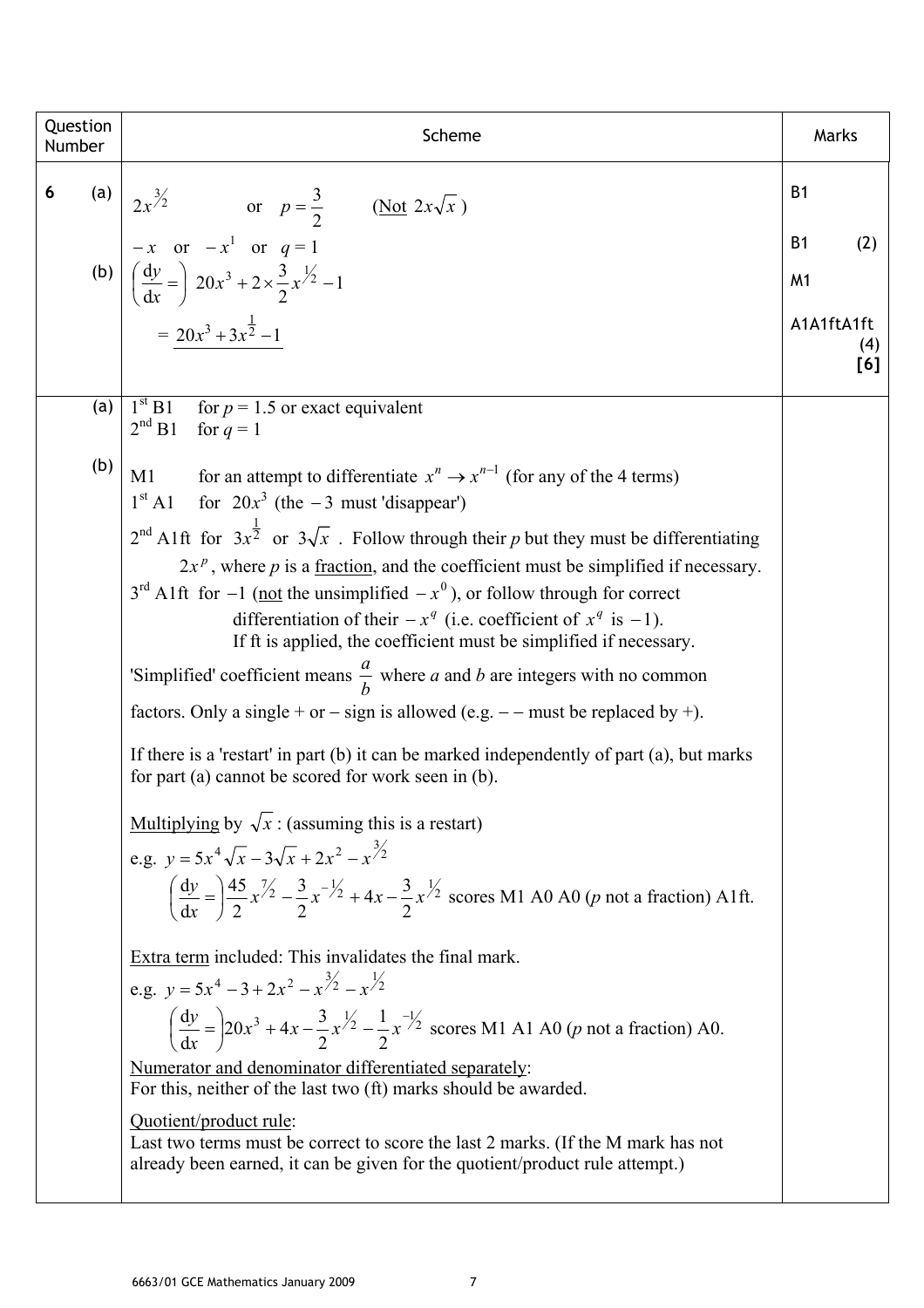|                | Question<br>Scheme<br>Number |                                                                                                                                                                                                                                                         | Marks                            |            |
|----------------|------------------------------|---------------------------------------------------------------------------------------------------------------------------------------------------------------------------------------------------------------------------------------------------------|----------------------------------|------------|
| $\overline{7}$ | (a)                          | $b^2-4ac > 0 \Rightarrow 16-4k(5-k) > 0$ or equiv., e.g. $16 > 4k(5-k)$                                                                                                                                                                                 | <b>M1A1</b>                      |            |
|                |                              | So $k^2 - 5k + 4 > 0$ (Allow any order of terms, e.g. $4 - 5k + k^2 > 0$ )<br>$(*)$                                                                                                                                                                     | A1cso                            | (3)        |
|                | (b)                          | Critical Values $(k-4)(k-1) = 0$ $k = $<br>$k = 1$ or 4                                                                                                                                                                                                 | M <sub>1</sub><br>A <sub>1</sub> |            |
|                |                              | Choosing "outside" region                                                                                                                                                                                                                               | M <sub>1</sub>                   |            |
|                |                              | $k < 1$ or $k > 4$                                                                                                                                                                                                                                      | A <sub>1</sub>                   | (4)<br>[7] |
|                |                              | For this question, ignore (a) and (b) labels and award marks wherever correct work is seen.                                                                                                                                                             |                                  |            |
|                | (a)                          | M1<br>for attempting to use the discriminant of the initial equation $(0)$ not required, but substitution<br>of $a$ , $b$ and $c$ in the correct formula is required).<br>If the formula $b^2 - 4ac$ is seen, at least 2 of a, b and c must be correct. |                                  |            |
|                |                              | If the formula $b^2 - 4ac$ is <u>not</u> seen, all 3 ( <i>a</i> , <i>b</i> and <i>c</i> ) must be correct.                                                                                                                                              |                                  |            |
|                |                              | This mark can still be scored if substitution in $b^2 - 4ac$ is within the quadratic formula.                                                                                                                                                           |                                  |            |
|                |                              | This mark can also be scored by comparing $b^2$ and 4 <i>ac</i> (with substitution).                                                                                                                                                                    |                                  |            |
|                |                              | However, use of $b^2 + 4ac$ is M0.                                                                                                                                                                                                                      |                                  |            |
|                |                              | $1st$ A1 for fully correct expression, possibly unsimplified, with > symbol. NB must appear before<br>the last line, even if this is simply in a statement such as $b^2 - 4ac > 0$ or 'discriminant positive'.                                          |                                  |            |
|                |                              | Condone a bracketing slip, e.g. $16-4 \times k \times 5-k$ if subsequent work is correct and convincing.<br>$2nd$ A1 for a fully correct derivation with no incorrect working seen.<br>Condone a bracketing slip if otherwise correct and convincing.   |                                  |            |
|                |                              | <u>Using</u> $\sqrt{b^2-4ac} > 0$ :                                                                                                                                                                                                                     |                                  |            |
|                |                              | Only available mark is the first M1 (unless recovery is seen).                                                                                                                                                                                          |                                  |            |
|                | (b)                          | 1 <sup>st</sup> M1 for attempt to solve an appropriate 3TQ<br>1 <sup>st</sup> A1 for both $k = 1$ and 4 (only the critical values are required, so accept, e.g. $k > 1$ and $k > 4$ ). **                                                               |                                  |            |
|                |                              | $2nd$ M1 for choosing the "outside" region. A diagram or table alone is not sufficient.<br>Follow through their values of $k$ .                                                                                                                         |                                  |            |
|                |                              | The set of values must be 'narrowed down' to score this M mark listing everything<br>$k < 1, 1 < k < 4, k > 4$ is M0.                                                                                                                                   |                                  |            |
|                |                              | $2nd$ A1 for correct answer only, condone " $k < 1$ , $k > 4$ " and even " $k < 1$ and $k > 4$ ",<br>but " $1 > k > 4$ " is A0.                                                                                                                         |                                  |            |
|                |                              | ** Often the statement $k > 1$ and $k > 4$ is followed by the correct final answer. Allow full marks.                                                                                                                                                   |                                  |            |
|                |                              | Seeing 1 and 4 used as critical values gives the first M1 A1 by implication.                                                                                                                                                                            |                                  |            |
|                |                              | In part (b), condone working with $x$ 's except for the final mark, where the set of values must be a set<br>of values of $k$ (i.e. 3 marks out of 4).                                                                                                  |                                  |            |
|                |                              | Use of $\leq$ (or $\geq$ ) in the final answer loses the final mark.                                                                                                                                                                                    |                                  |            |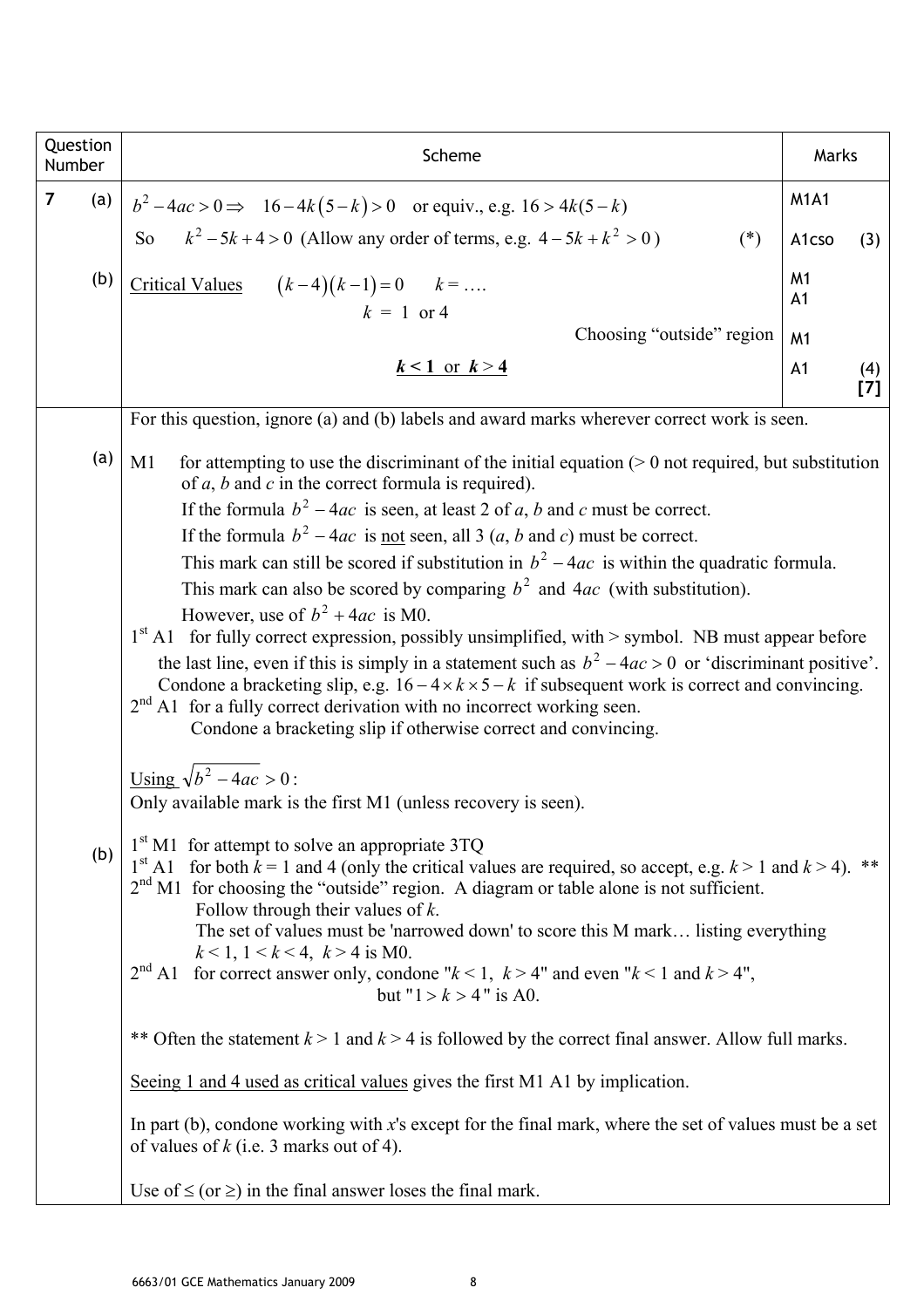| Question<br>Number |     | Scheme                                                                                                                                                                                                                                                                                                                                                                                                                                                                                                                                                                                                                                                                                        | Marks     |            |
|--------------------|-----|-----------------------------------------------------------------------------------------------------------------------------------------------------------------------------------------------------------------------------------------------------------------------------------------------------------------------------------------------------------------------------------------------------------------------------------------------------------------------------------------------------------------------------------------------------------------------------------------------------------------------------------------------------------------------------------------------|-----------|------------|
| 8                  | (a) | $(a=)$ $(1+1)^2(2-1)=1$ $(1, 4)$ or $y=4$ is also acceptable                                                                                                                                                                                                                                                                                                                                                                                                                                                                                                                                                                                                                                  | <b>B1</b> | (1)        |
|                    | (b) | (i) Shape $\vee$ or $\vee$ anywhere                                                                                                                                                                                                                                                                                                                                                                                                                                                                                                                                                                                                                                                           | <b>B1</b> |            |
|                    |     | Min at $(-1,0)$ can be $-1$ on x-axis.<br>$\overline{2}$<br>Allow $(0,-1)$ if marked on the <i>x</i> -axis.<br>Marked in the correct place, but 1, is B0.                                                                                                                                                                                                                                                                                                                                                                                                                                                                                                                                     | <b>B1</b> |            |
|                    |     | $-1$<br>2<br>$(2, 0)$ and $(0, 2)$ can be 2 on axes                                                                                                                                                                                                                                                                                                                                                                                                                                                                                                                                                                                                                                           | <b>B1</b> |            |
|                    |     | (ii)<br>Top branch in $1st$ quadrant with 2<br>intersections                                                                                                                                                                                                                                                                                                                                                                                                                                                                                                                                                                                                                                  | <b>B1</b> |            |
|                    |     | Bottom branch in $3rd$ quadrant (ignore any<br>intersections)                                                                                                                                                                                                                                                                                                                                                                                                                                                                                                                                                                                                                                 | <b>B1</b> | (5)        |
|                    | (c) | $(2$ intersections therefore) $2$ (roots)                                                                                                                                                                                                                                                                                                                                                                                                                                                                                                                                                                                                                                                     | B1ft      | (1)<br>[7] |
|                    | (b) | 1 <sup>st</sup> B1 for shape $\vee$ or $\wedge$ Can be anywhere, but there must be one max. and one min. and no<br>further max. and min. turning points.<br>Shape: Be generous, even when the curve seems to be composed of straight line segments,<br>but there must be a discernible 'curve' at the max. and min.<br>$2nd$ B1 for minimum at (-1,0) (even if there is an additional minimum point shown)<br>$3rd$ B1 for the sketch meeting axes at (2, 0) and (0, 2). They can simply mark 2 on the axes.<br>The marks for minimum and intersections are dependent upon having a sketch.<br>Answers on the diagram for min. and intersections take precedence over answers seen elsewhere. |           |            |
|                    |     | $4th$ B1 for the branch fully within 1 <sup>st</sup> quadrant having 2 intersections with (not just 'touching') the<br>other curve. The curve can 'touch' the axes.<br>A curve of (roughly) the correct shape is required, but be very generous, even when the arc<br>appears to turn 'inwards' rather than approaching the axes, and when the curve looks like<br>two straight lines with a small curve at the join.<br>Allow, for example, shapes like these:                                                                                                                                                                                                                               |           |            |
|                    |     | $5th$ B1 for a branch fully in the $3rd$ quadrant (ignore any intersections with the other curve for this<br>branch). The curve can 'touch' the axes.<br>A curve of (roughly) the correct shape is required, but be very generous, even when the arc<br>appears to turn 'inwards' rather than approaching the axes.                                                                                                                                                                                                                                                                                                                                                                           |           |            |
|                    | (c) | for a statement about the number of roots - compatible with their sketch. No sketch is B0.<br>B1ft<br>The answer 2 incompatible with the sketch is B0 (ignore any algebra seen).<br>If the sketch shows the 2 correct intersections and, for example, one other intersection, the<br>answer here should be 3, not 2, to score the mark.                                                                                                                                                                                                                                                                                                                                                       |           |            |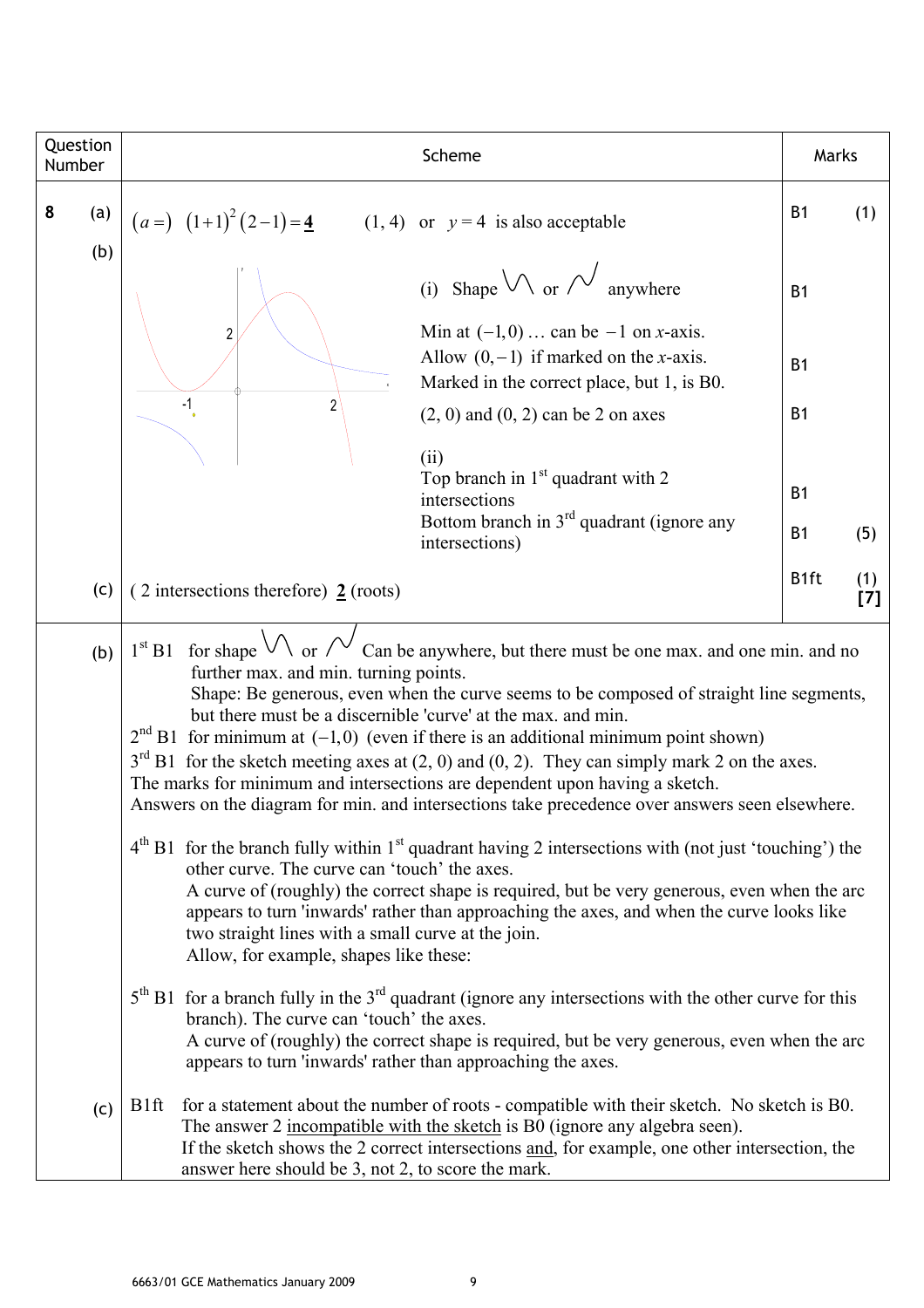| Question<br>Number | Scheme                                                                                                                                                                                                                                                                                                                                                                                                                                                                                                                                                                                                                                                                                                 | Marks                                              |            |
|--------------------|--------------------------------------------------------------------------------------------------------------------------------------------------------------------------------------------------------------------------------------------------------------------------------------------------------------------------------------------------------------------------------------------------------------------------------------------------------------------------------------------------------------------------------------------------------------------------------------------------------------------------------------------------------------------------------------------------------|----------------------------------------------------|------------|
| 9<br>(a)<br>(b)    | $a + 17d = 25$ or equiv. (for 1 <sup>st</sup> B1), $a + 20d = 32.5$ or equiv. (for 2 <sup>nd</sup> B1),<br>Solving (Subtract) $3d = 7.5$ so $d = 2.5$<br>$a = 32.5 - 20 \times 2.5$ so $a = -17.5$ (*)                                                                                                                                                                                                                                                                                                                                                                                                                                                                                                 | B1, B1<br>M <sub>1</sub><br>A1cso                  | (2)<br>(2) |
| (c)                | $2750 = \frac{n}{2} \left[-35 + \frac{5}{2}(n-1)\right]$<br>{ $4 \times 2750 = n(5n - 75)$ }                                                                                                                                                                                                                                                                                                                                                                                                                                                                                                                                                                                                           | M1A1ft                                             |            |
|                    | $4 \times 550 = n(n-15)$<br>$n^2 - 15n = 55 \times 40$ (*)                                                                                                                                                                                                                                                                                                                                                                                                                                                                                                                                                                                                                                             | M <sub>1</sub><br>A1cso                            | (4)        |
| (d)                | $n^2 - 15n - 55 \times 40 = 0$ or $n^2 - 15n - 2200 = 0$<br>$(n-55)(n+40) = 0$ $n = $<br>$n = 55$ (ignore - 40)                                                                                                                                                                                                                                                                                                                                                                                                                                                                                                                                                                                        | M <sub>1</sub><br>M <sub>1</sub><br>A <sub>1</sub> | (3)        |
| (a)                | $[11]$<br>Mark parts (a) and (b) as 'one part', ignoring labelling.<br>Alternative:<br>$1^{st}$ B1: $d = 2.5$ or equiv. or $d = \frac{32.5 - 25}{3}$ . No method required, but $a = -17.5$ must not be assumed.                                                                                                                                                                                                                                                                                                                                                                                                                                                                                        |                                                    |            |
| (b)                | $2nd$ B1: Either $a + 17d = 25$ or $a + 20d = 32.5$ seen, or used with a value of d<br>or for 'listing terms' or similar methods, 'counting back' 17 (or 20) terms.<br>M1: In main scheme: for a full method (allow numerical or sign slips) leading to solution for $d$ or $a$<br>without assuming $a = -17.5$<br>In alternative scheme: for using a $d$ value to find a value for $a$ .                                                                                                                                                                                                                                                                                                              |                                                    |            |
|                    | A1: Finding correct values for both a and d (allowing equiv. fractions such as $d = \frac{15}{6}$ ), with no<br>incorrect working seen.                                                                                                                                                                                                                                                                                                                                                                                                                                                                                                                                                                |                                                    |            |
| (c)                | In the main scheme, if the given $a$ is used to find $d$ from one of the equations, then allow M1A1 if<br>both values are checked in the $2nd$ equation.                                                                                                                                                                                                                                                                                                                                                                                                                                                                                                                                               |                                                    |            |
| (d)                | $1st$ M1 for attempt to form equation with correct $S_n$ formula and 2750, with values of a and d.<br>$1st$ A1ft for a correct equation following through their d.<br>$2nd$ M1 for expanding and simplifying to a 3 term quadratic.<br>$2nd$ A1 for correct working leading to printed result (no incorrect working seen).                                                                                                                                                                                                                                                                                                                                                                             |                                                    |            |
|                    | $1st$ M1 forming the correct 3TQ = 0. Can condone missing "= 0" but all terms must be on one side.<br>First M1 can be implied (perhaps seen in (c), but there must be an attempt at (d) for it to be scored).<br>$2nd$ M1 for attempt to solve 3TQ, by factorisation, formula or completing the square (see general<br>marking principles at end of scheme). If this mark is earned for the 'completing the square'<br>method or if the factors are written down directly, the $1st M1$ is given by implication.<br>for $n = 55$ dependent on both Ms. Ignore $-40$ if seen.<br>A1<br>No working or 'trial and improvement' methods in (d) score all 3 marks for the answer 55,<br>otherwise no marks. |                                                    |            |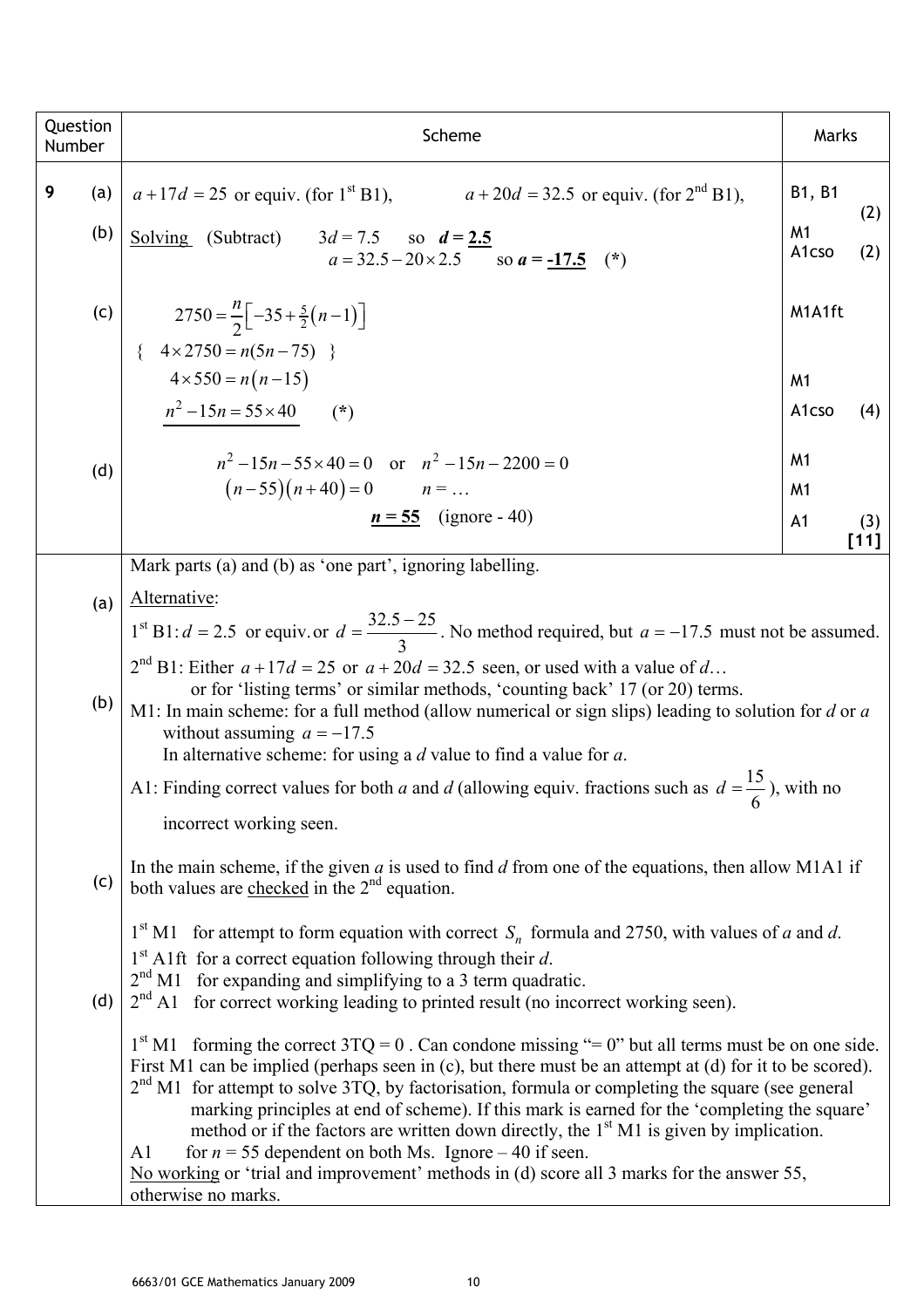| Question<br>Number | Scheme                                                                                                                                                                                                                                                                                                                                                                                                                                                                                                                                                                                                                                                                                                                                                                                                                                                                                                                                                                                                                                                       | Marks                      |
|--------------------|--------------------------------------------------------------------------------------------------------------------------------------------------------------------------------------------------------------------------------------------------------------------------------------------------------------------------------------------------------------------------------------------------------------------------------------------------------------------------------------------------------------------------------------------------------------------------------------------------------------------------------------------------------------------------------------------------------------------------------------------------------------------------------------------------------------------------------------------------------------------------------------------------------------------------------------------------------------------------------------------------------------------------------------------------------------|----------------------------|
| 10                 | (a) $y-5=-\frac{1}{2}(x-2)$ or equivalent, e.g. $\frac{y-5}{x-2}=-\frac{1}{2}$ ,<br>(b) $x=-2 \implies y=-\frac{1}{2}(-2)+6 = 7$ (therefore <i>B</i> lies on the line)<br>$y = -\frac{1}{2}x + 6$                                                                                                                                                                                                                                                                                                                                                                                                                                                                                                                                                                                                                                                                                                                                                                                                                                                            | M1A1,<br>A1cao<br>(3)      |
|                    |                                                                                                                                                                                                                                                                                                                                                                                                                                                                                                                                                                                                                                                                                                                                                                                                                                                                                                                                                                                                                                                              | <b>B1</b><br>(1)           |
|                    | (or equivalent verification methods)<br>(c) $\left(AB^{2} = \right) (2 - (-2)^{2} + (7 - 5)^{2}) = 16 + 4 = 20, \qquad AB = \sqrt{20} = 2\sqrt{5}$                                                                                                                                                                                                                                                                                                                                                                                                                                                                                                                                                                                                                                                                                                                                                                                                                                                                                                           | M1, A1, A1<br>(3)          |
| (d)                | C is $(p, -\frac{1}{2}p+6)$ , so $AC^2 = (p-2)^2 + \left(-\frac{1}{2}p+6-5\right)^2$                                                                                                                                                                                                                                                                                                                                                                                                                                                                                                                                                                                                                                                                                                                                                                                                                                                                                                                                                                         | M <sub>1</sub>             |
|                    | Therefore $25 = p^2 - 4p + 4 + \frac{1}{4}p^2 - p + 1$                                                                                                                                                                                                                                                                                                                                                                                                                                                                                                                                                                                                                                                                                                                                                                                                                                                                                                                                                                                                       | M <sub>1</sub>             |
|                    | $25 = 1.25p^{2} - 5p + 5$ or $100 = 5p^{2} - 20p + 20$ (or better, RHS simplified to 3 terms)<br>Leading to: $0 = p^2 - 4p - 16$ (*)                                                                                                                                                                                                                                                                                                                                                                                                                                                                                                                                                                                                                                                                                                                                                                                                                                                                                                                         | A1<br>A1cso<br>(4)<br>[11] |
| (a)<br>(b)         | M1 A1 The version in the scheme above can be written down directly (for 2 marks),<br>and M1 A0 can be allowed if there is just one slip (sign or number).<br>If the 5 and 2 are the wrong way round the M mark can still be given if a correct<br>formula (e.g. $y - y_1 = m(x - x_1)$ ) is seen, otherwise M0.<br>If (2, 5) is substituted into $y = mx + c$ to find c, the M mark is for attempting<br>this and the 1 <sup>st</sup> A mark is for $c = 6$ .<br>Correct answer without working or from a sketch scores full marks.<br>A conclusion/comment is not required, except when the method used is to establish<br>that the line through $(-2, 7)$ with gradient $-\frac{1}{2}$ has the same eqn. as found in part (a),                                                                                                                                                                                                                                                                                                                             |                            |
| (c)                | or to establish that the line through $(-2,7)$ and $(2,5)$ has gradient $-\frac{1}{2}$ . In these cases<br>a comment 'same equation' or 'same gradient' or 'therefore on same line' is sufficient.<br>for attempting $AB^2$ or $AB$ . Allow one slip (sign or number) inside a bracket,<br>M1                                                                                                                                                                                                                                                                                                                                                                                                                                                                                                                                                                                                                                                                                                                                                                |                            |
|                    | i.e. do <u>not</u> allow $(2 - -2)^2 - (7 - 5)^2$ .<br>$1st$ A1 for 20 (condone bracketing slips such as $-22 = 4$ )<br>$2nd$ A1 for $2\sqrt{5}$ or $k = 2$ (Ignore $\pm$ here).                                                                                                                                                                                                                                                                                                                                                                                                                                                                                                                                                                                                                                                                                                                                                                                                                                                                             |                            |
| (d)                | $1st$ M1 for $(p-2)2$ + (linear function of p) <sup>2</sup> . The linear function may be unsimplified<br>but must be equivalent to $ap + b$ , $a \ne 0$ , $b \ne 0$ .<br>$2nd$ M1 (dependent on 1 <sup>st</sup> M) for forming an equation in p (using 25 or 5) and<br>attempting (perhaps not very well) to multiply out both brackets.<br>$1st$ A1 for collecting like p terms and having a correct expression.<br>$2nd$ A1 for correct work leading to printed answer.<br>Alternative, using the result:<br>Solve the quadratic $(p = 2 \pm 2\sqrt{5})$ and use one or both of the two solutions to find the<br>length of $AC^2$ or $C_1C_2^2$ : e.g. $AC^2 = (2 + 2\sqrt{5} - 2)^2 + (5 - \sqrt{5} - 5)^2$ scores 1 <sup>st</sup> M1, and<br>$1st$ A1 if fully correct.<br>Finding the length of AC or $AC^2$ for both values of p, or finding $C_1C_2$ with some<br>evidence of halving (or intending to halve) scores the $2nd M1$ .<br>Getting $AC = 5$ for both values of p, or showing $\frac{1}{2}C_1C_2 = 5$ scores the 2 <sup>nd</sup> A1 (cso). |                            |